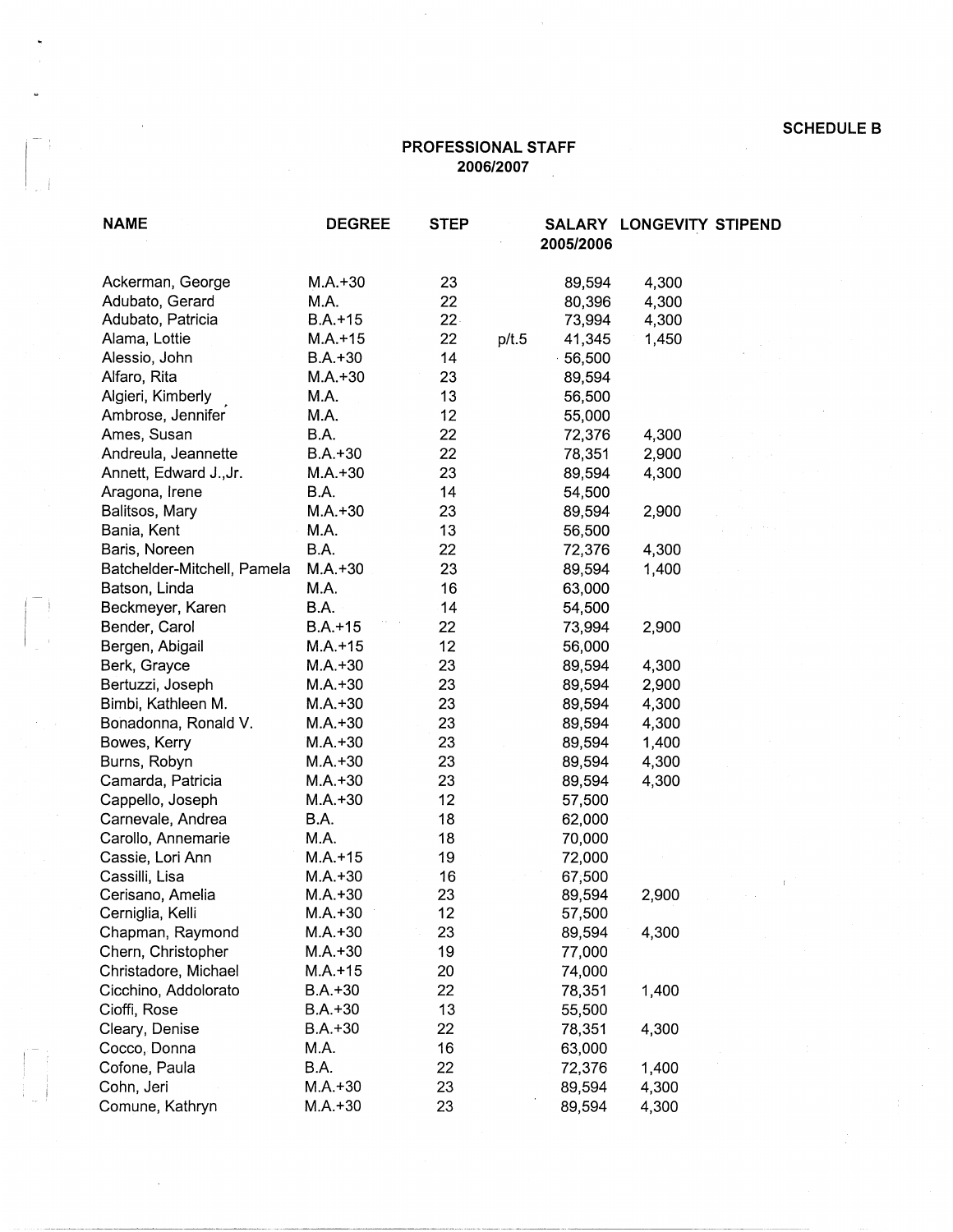| <b>NAME</b>            | <b>DEGREE</b> | <b>STEP</b> |       |        | <b>SALARY LONGEVITY STIPEND</b> |       |
|------------------------|---------------|-------------|-------|--------|---------------------------------|-------|
| Comune, Kristine       | $B.A.+15$     | 12          |       | 53,000 |                                 |       |
| Conry, Pamela          | $M.A.+30$     | 23          |       | 89,594 | 4,300                           |       |
| Contreras, Dolores     | M.A.          | 11          |       | 53,000 |                                 |       |
| Crisson, Christine     | <b>B.A.</b>   | 22          |       | 72,376 | 1,400                           |       |
| Cristantiello, Michele | $M.A.+30$     | 23          |       | 89,594 | 1,400                           |       |
| Crowe, Nicole          | <b>B.A.</b>   | 11          |       | 50,000 |                                 |       |
| Cullari, Carla         | B.A.          | 12          |       | 52,000 |                                 |       |
| Cullity, Kathleen      | $M.A.+30$     | 23          |       | 89,594 | 1,400                           |       |
| Cummings, James        | $M.A.+30$     | 23          |       | 89,594 | 4,300                           |       |
| Cundari, Michael       | $B.A.+30$     | 13          |       | 55,500 |                                 |       |
| Cunningham, Joyce      | $B.A. + 15$   | 14          |       | 55,500 |                                 |       |
| Daly, Rachel           | $M.A.+30$     | 23          |       | 89,594 | 1,400                           |       |
| D'Angio, Elizabeth     | $M.A.+30$     | 14          |       | 62,000 |                                 |       |
| David, Nicole          | M.A.          | 15          |       | 59,500 |                                 |       |
| DeBonis, Cynthia       | $M.A.+30$     | 23          |       | 89,594 | 4,300                           |       |
| DeFilippis, Lillian    | $M.A.+30$     | 22          |       | 84,000 | 1,400                           |       |
| DeLorenzo, Lenore      | B.A.          | 11          |       | 50,000 |                                 |       |
| DiGiovine, Donald A.   | Doctorate     | 23          |       | 92,325 | 4,300                           | 1,940 |
| DiGiacomo, Dana        | B.A.          | 9           | p/t.5 | 23,000 |                                 |       |
| Divilio, Jill          | $M.A.+15$     | 17          |       | 69,500 |                                 |       |
| Dorfman, Gloria        | $M.A.+30$     | 15          |       | 63,500 |                                 |       |
| Dougherty, Margaret    | $M.A.+15$     | 22          |       | 82,689 | 4,300                           |       |
| Douglas, Loretta       | $M.A. + 30$   | 23          |       | 89,594 | 4,300                           |       |
| Dow, Marita            | $M.A.+30$     | 23          |       | 89,594 | 2,900                           |       |
| Doyle-Marino, Helen    | $M.A.+30$     | 15          |       | 63,500 |                                 |       |
| Egan, Tracy            | M.A.          | 12          |       | 55,000 |                                 |       |
| Falco, Nancy           | B.A.          | 12          |       | 52,000 |                                 |       |
| Farkas, William L.     | $M.A.+30$     | 23          |       | 89,594 | 4,300                           |       |
| Ferraro, Danielle      | $B.A.+15$     | 15          |       | 57,000 |                                 |       |
| Ferriol, Kenneth       | $B.A.+15$     | 16          |       | 60,500 |                                 |       |
| Fierro, Emanuela       | <b>B.A.</b>   | 9           | p/t.5 | 23,000 |                                 |       |
| Fisher, Linda          | $M.A.+30$     | 23          |       | 89,594 | 2,900                           |       |
| Flannery, Katherine    | M.A.          | 18          |       | 70,000 |                                 |       |
| Foglio, Nancy          | $M.A.+15$     | 19          |       | 72,000 | 1,400                           |       |
| Frannicola, Antoinette | B.A.          | 10          |       | 48,000 |                                 |       |
| Franks, Katherine      | $M.A.+30$     | 23          |       | 89,594 | 4,300                           |       |
| Fredericks, Sarah      | $M.A.+30$     | 10          |       | 54,000 |                                 |       |
| Freedman, Jill         | M.A.          | 15          |       | 59,500 |                                 |       |
| Frusteri, Michele      | $M.A.+15$     | 10          |       | 52,000 |                                 |       |
| Fuccello, Margaret     | M.A.          | 22          | $-65$ | 80,396 | 1,400                           |       |
| Furnari, Susan         | Doctorate     | 23          |       | 92,325 | 2,900                           | 150   |
| Gabriele, Patrick      | <b>B.A.</b>   | 9           |       | 46,000 |                                 |       |
| Gambaro, Jainine       | $M.A.+15$     | 22          |       | 82,689 | 1,400                           |       |
| Gargiulo, Thomas       | M.A.          | 22          |       | 80,396 | 1,400                           |       |
| Gennace, Alisa         | $B.A.+30$     | 13          |       | 55,500 |                                 |       |
| Gesumaria, Susan       | B.A.          | 17          |       | 60,500 |                                 |       |
| Giordano, Mary         | $B.A. + 15$   | 11          |       | 51,000 |                                 |       |
| Goldberg, Dawn         | B.A.          | 14          |       | 54,500 |                                 |       |
| Grant, Thomas          | <b>B.A.</b>   | 16          |       | 59,000 |                                 |       |
| Gratz, Katianne        | B.A.          | 9           |       | 46,000 |                                 |       |
|                        |               |             |       |        |                                 |       |

 $\frac{\partial}{\partial t}$ 

 $\begin{pmatrix} 1 \\ 1 \\ 1 \end{pmatrix}$ 

 $\pm\pm\mathrm{i}$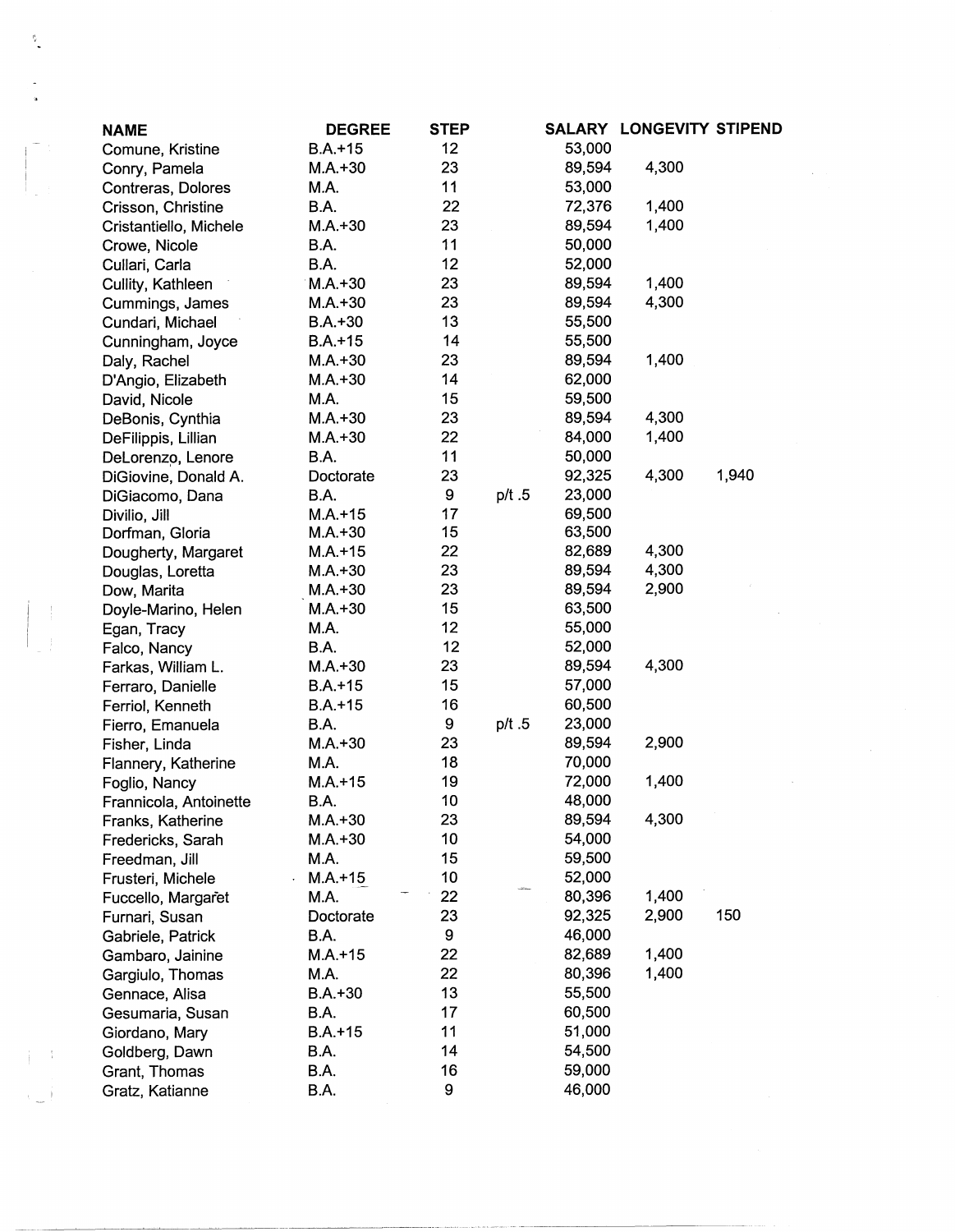| <b>NAME</b>           | <b>DEGREE</b> | <b>STEP</b> |                 | SALARY LONGEVITY STIPEND |
|-----------------------|---------------|-------------|-----------------|--------------------------|
| Grella, Jaimee        | B.A.          | 9           | 46,000          |                          |
| Griffin, Patricia     | $M.A.+30$     | 23          | 89,594          | 4,300                    |
| Griwert, Jolinda      | B.A.          | 19          | 64,000          |                          |
| Gurney, Carol A.      | $M.A.+30$     | 23          | 89,594          | 4,300                    |
| Hagert, Suzanne       | $M.A.+15$     | 22          | 82,689          | 4,300                    |
| Harbison, Robert      | B.A.          | 13          | 53,500          |                          |
| Healy, Joyce          | M.A.          | 22          | 80,396          | 4,300                    |
| Hecht, Jenifer        | <b>B.A.</b>   | 11          | 50,000          |                          |
| Hill, Hillary         | $M.A.+30$     | 23          | 89,594          | 4,300                    |
| Holland, Doreen       | B.A.          | 20          | 66,000          |                          |
| Holly, Sheryl         | B.A.          | 13          | 53,500          |                          |
| Hrubash, Theresa      | B.A.          | 19          | 64,000          |                          |
| Hungler, Hannah       | $B.A. + 15$   | 17          | 62,500          |                          |
| Hutcheson, Donna      | $M.A.+30$     | 23          | 89,594          | 2,900                    |
| Isabella, Patricia    | $B.A.+30$     | 15          | 58,500          |                          |
| Jernick, Jessica      | $B.A.+15$     | 9           | 47,000          |                          |
| Kahn, Gail            | M.A.+30       | 23          | 89,594          | 2,900                    |
| Kasner, Paula         | $M.A.+30$     | 23          | 89,594          | 4,300                    |
| Keating, Patricia     | $M.A.+30$     | 19          | 77,000          | 1,400                    |
| Kelly, James          | $B.A.+15$     | 22          | 73,994          |                          |
| King, Walter          | $B.A.+30$     | 13          | 55,500          |                          |
| Koci, Adele K.        | B.A.          | 22          | 72,376          | 4,300                    |
| Kocum, Paul           | $B.A.+30$     | 22          | 78,351          | 4,300                    |
| Koegel, Richard       | $M.A.+30$     | 23          | 89,594          | 2,900                    |
|                       | $M.A.+30$     | 23          | 89,594          | 4,300                    |
| Konn, Mari            | B.A.          | 15          | 55,500          |                          |
| Koribanick, Kathryn   | $M.A.+30$     | 23          | 89,594          | 2,900                    |
| Kowalski, Anne Marie  | B.A.          | 14          | 54,500          |                          |
| Kozyra, Cheryl        | $M.A.+15$     | 18          | 70,500          |                          |
| LaPierre, Diane       |               | 23          | 89,594          | 2,900                    |
| Larcara, Sharon       | $M.A.+30$     | 22          | 80,396          | 2,900                    |
| Latka, Vicki          | M.A.          | 22          | 78,351          | 2,900                    |
| Laudadio, Anne D.     | $B.A.+30$     | 20          | 79,000          |                          |
| Lazur, Maureen        | $M.A.+30$     | 23          | 89,594          | 1,400                    |
| Libert, Frank         | $M.A.+30$     | 13          | 53,500          |                          |
| Licameli, Lesslie     | B.A.          |             |                 | 1,400                    |
| Lightfoot, Joan       | B.A.          | 22          | 72,376          |                          |
| Linfante, Andrew      | $M.A.+15$     | 18          | 70,500          |                          |
| Love, Laura           | $M.A.+30$     | 19          | 77,000          |                          |
| Luberto, Lisa         | $B.A.+15$     | 10          | 24,500<br>p/t.5 |                          |
| Lynch, Cynthia        | B.A.          | 12          | 26,000<br>p/t.5 |                          |
| MacMillan, Laura-anne | $B.A.+15$     | 19          | 65,500          |                          |
| Maggiano, Pamela      | M.A.          | 9           | 49,000          |                          |
| Magin, Sally          | $M.A.+30$     | 23          | 89,594          | 4,300                    |
| Manfria, Donald       | B.A.          | 22          | 72,376          |                          |
| Manganiello, Louis    | $B.A.+15$     | 12          | 53,000          |                          |
| Maniscalco, Lisa      | M.A.          | 22          | 80,396          | 1,400                    |
| Marcantonio, Marianne | B.A.          | 20          | 66,000          |                          |
| Marchese, Debra       | $B.A.+15$     | 11          | 51,000          |                          |
| Margulies, Jerilyn    | $M.A.+30$     | 23          | 89,594          | 4,300                    |
| Marra, Marcellino     | $B.A.+30$     | 10          | 50,000          |                          |

 $\mathcal{A}$ 

 $\label{eq:2} \frac{1}{\sqrt{2}}\int_{-\infty}^{\infty} \frac{1}{\sqrt{2\pi}}\,dx$ 

 $\mathcal{A}_{\mathcal{A}}$ 

 $\hat{\theta}$ 

 $\label{eq:1} \frac{1}{\sqrt{2}}\sum_{i=1}^n\frac{1}{\sqrt{2}}\sum_{i=1}^n\frac{1}{\sqrt{2}}\sum_{i=1}^n\frac{1}{\sqrt{2}}\sum_{i=1}^n\frac{1}{\sqrt{2}}\sum_{i=1}^n\frac{1}{\sqrt{2}}\sum_{i=1}^n\frac{1}{\sqrt{2}}\sum_{i=1}^n\frac{1}{\sqrt{2}}\sum_{i=1}^n\frac{1}{\sqrt{2}}\sum_{i=1}^n\frac{1}{\sqrt{2}}\sum_{i=1}^n\frac{1}{\sqrt{2}}\sum_{i=1}^n\frac{1$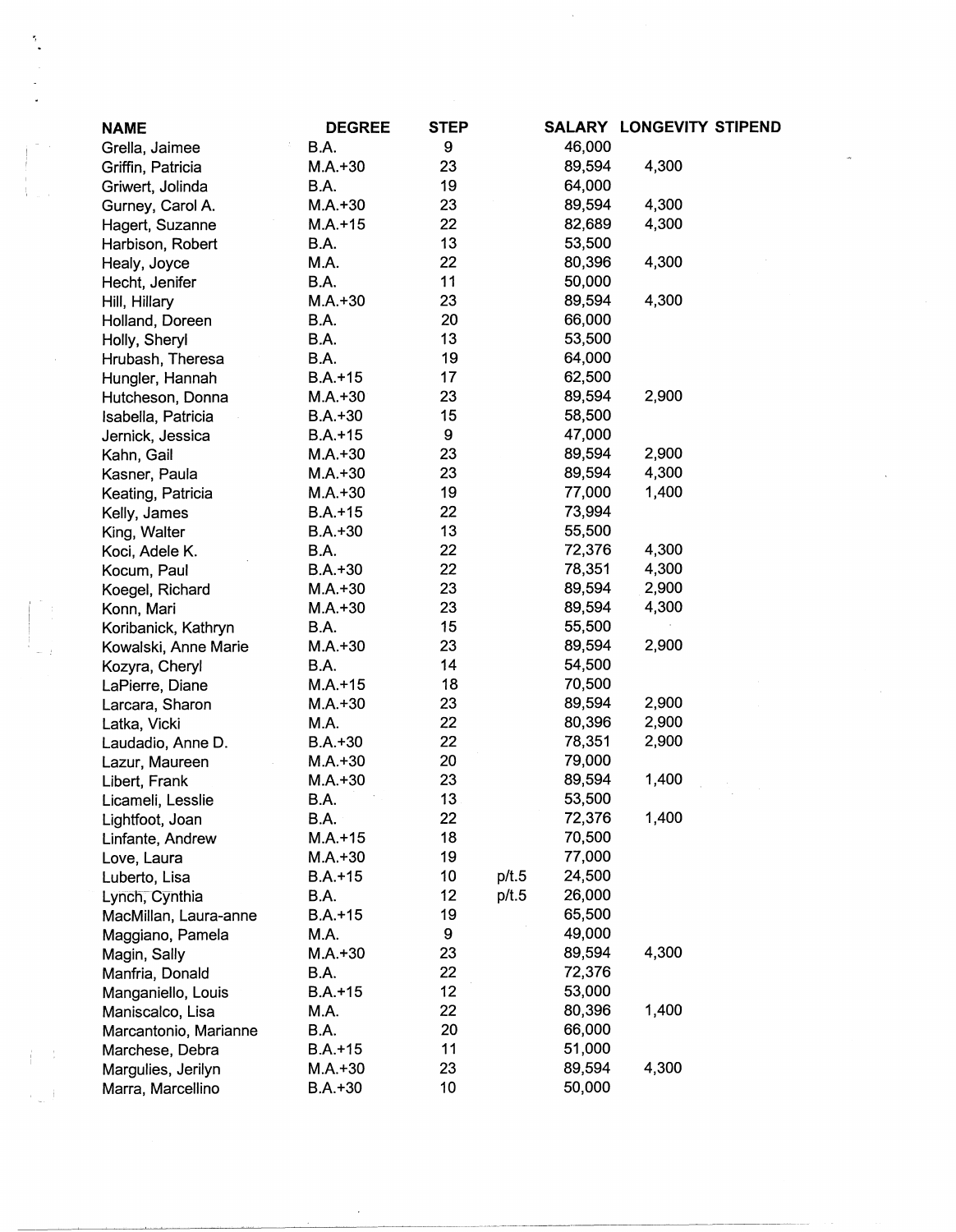| <b>NAME</b>            | <b>DEGREE</b> | <b>STEP</b> |        | SALARY LONGEVITY STIPEND |     |
|------------------------|---------------|-------------|--------|--------------------------|-----|
| Martin, Leann          | M.A.          | 13          | 56,500 |                          |     |
| Martin, Valerie        | $B.A. + 30$   | 19          | 68,000 |                          |     |
| Masino, Gina Marie     | M.A.          | 12          | 55,000 |                          |     |
| Masullo, Beverly       | $M.A.+30$     | 23          | 89,594 | 2,900                    |     |
| Mauro, Elaine          | $M.A. + 15$   | 21          | 76,000 | 1,400                    |     |
| Mauro, James           | $M.A.+30$     | 23          | 89,594 | 4,300                    |     |
| McAloon, Jacqueline    | M.A.          | 14          | 57,500 |                          |     |
| <b>McCormick Tracy</b> | $M.A. + 30$   | 15          | 63,500 |                          |     |
| McDonnell, Linda       | M.A.          | 12          | 55,000 |                          |     |
| McGovern, Heather      | $M.A.+15$     | 15          | 61,500 |                          |     |
| McKenzie, Marcy        | $M.A.+30$     | 20          | 79,000 | 2,900                    |     |
| McPartland, Dennis     | $M.A. + 30$   | 15          | 63,500 |                          |     |
| McQuade, Michael       | B.A.          | 9           | 46,000 |                          |     |
| Melnyk, Anna           | $M.A.+30$     | 23          | 89,594 | 4,300                    |     |
| Menza, Claire          | B.A.          | 20          | 66,000 |                          |     |
| Meyers, Florence       | $B.A.+15$     | 22          | 73,994 | 4,300                    |     |
| Milunaitis, Lorraine   | $M.A.+30$     | 23          | 89,594 | 4,300                    |     |
| Misner, Sarah          | M.A.          | 12          | 55,000 |                          |     |
| Mitschow, Lawrence     | B.A.          | 10          | 48,000 |                          |     |
| Monterosa, Heather     | $M.A. + 15$   | 13          | 57,500 |                          |     |
| Moscaritola, Holly     | B.A.          | 9           | 46,000 |                          |     |
| Moscaritola, Linda     | $B.A.+30$     | 22          | 78,351 |                          |     |
| Mosior, Lynn           | B.A.          | 12          | 52,000 |                          |     |
| Mullane, Ann Mary      | $M.A.+30$     | 19          | 77,000 |                          |     |
| Muniz-Bermo, Maria     | M.A.          | 13          | 56,500 |                          |     |
| Napoli, Ellen          | $M.A.+30$     | 18          | 75,500 |                          |     |
| Nardiello, Arlene      | $B.A.+30$     | 22          | 78,351 | 4,300                    |     |
| Neilley, Jeanne V.     | $M.A.+30$     | 23          | 89,594 | 4,300                    |     |
| Neri, Susan            | $M.A.+30$     | 21          | 81,000 |                          |     |
| Noonan, Richard        | M.A.          | 21          | 75,000 |                          |     |
| Norcia, Nicholas       | M.A.          | 10          | 51,000 |                          |     |
| O'Brien, Marietta      | $M.A.+30$     | 23          | 89,594 | 2,900                    |     |
| Ohtaka, Keiko          | $M.A.+30$     | 23          | 89,594 | 4,300                    | 300 |
| Olivo, Rebecca         | $M.A.+30$     | 19          | 77,000 |                          |     |
| O'Mara, Eileen         | B.A.          | 19          | 64,000 |                          |     |
| Orenstein, Arlene      | $M.A.+30$     | 20          | 79,000 |                          |     |
| Osieja, Christina      | M.A.          | 22          | 80,396 |                          |     |
| Pagana, Mary           | $M.A.+30$     | 23          | 89,594 | 1,400                    |     |
| Palestina, Lisa        | $B.A. + 15$   | 11          | 51,000 |                          |     |
| Pandolfi, Becky        | $M.A.+30$     | 23          | 89,594 | 1,400                    | 150 |
| Parigi, Debra          | $B.A.+30$     | 20          | 72,000 |                          |     |
| Parigi, Stephen        | $M.A.+30$     | 23          | 89,594 | 4,300                    | 150 |
| Paschal, Bernice       | $M.A.+30$     | 23          | 89,594 | 4,300                    |     |
| Perrone, Carol         | $B.A.+30$     | 22          | 78,351 |                          |     |
| Perrotta, Mary Anne    | $M.A.+30$     | 23          | 89,594 | 4,300                    |     |
| Pontrella, Mary        | B.A.          | 12          | 52,000 |                          |     |
| Powell, Robyn          | $M.A.+30$     | 19          | 77,000 |                          |     |
| Puzio, Eric            | B.A.          | 12          | 52,000 |                          |     |
| Puzio, Kristen         | B.A.          | 10          | 48,000 |                          |     |
| Rasczyk, Judith        | $B.A.+15$     | 14          | 55,500 |                          |     |

 $\label{eq:2.1} \frac{1}{\left\| \left( \frac{1}{\sqrt{2}} \right)^2 \right\|} \leq \frac{1}{\sqrt{2}} \sum_{i=1}^{\infty} \frac{1}{\sqrt{2}} \left( \frac{1}{\sqrt{2}} \right)^2 \leq \frac{1}{\sqrt{2}} \sum_{i=1}^{\infty} \frac{1}{\sqrt{2}} \left( \frac{1}{\sqrt{2}} \right)^2 \leq \frac{1}{\sqrt{2}} \sum_{i=1}^{\infty} \frac{1}{\sqrt{2}} \left( \frac{1}{\sqrt{2}} \right)^2 \leq \frac{1}{\sqrt{2}} \sum_{i=1}^{\infty$ 

 $\mathbb{E}^2$ 

 $\mathcal{A}_{\mathcal{A}}$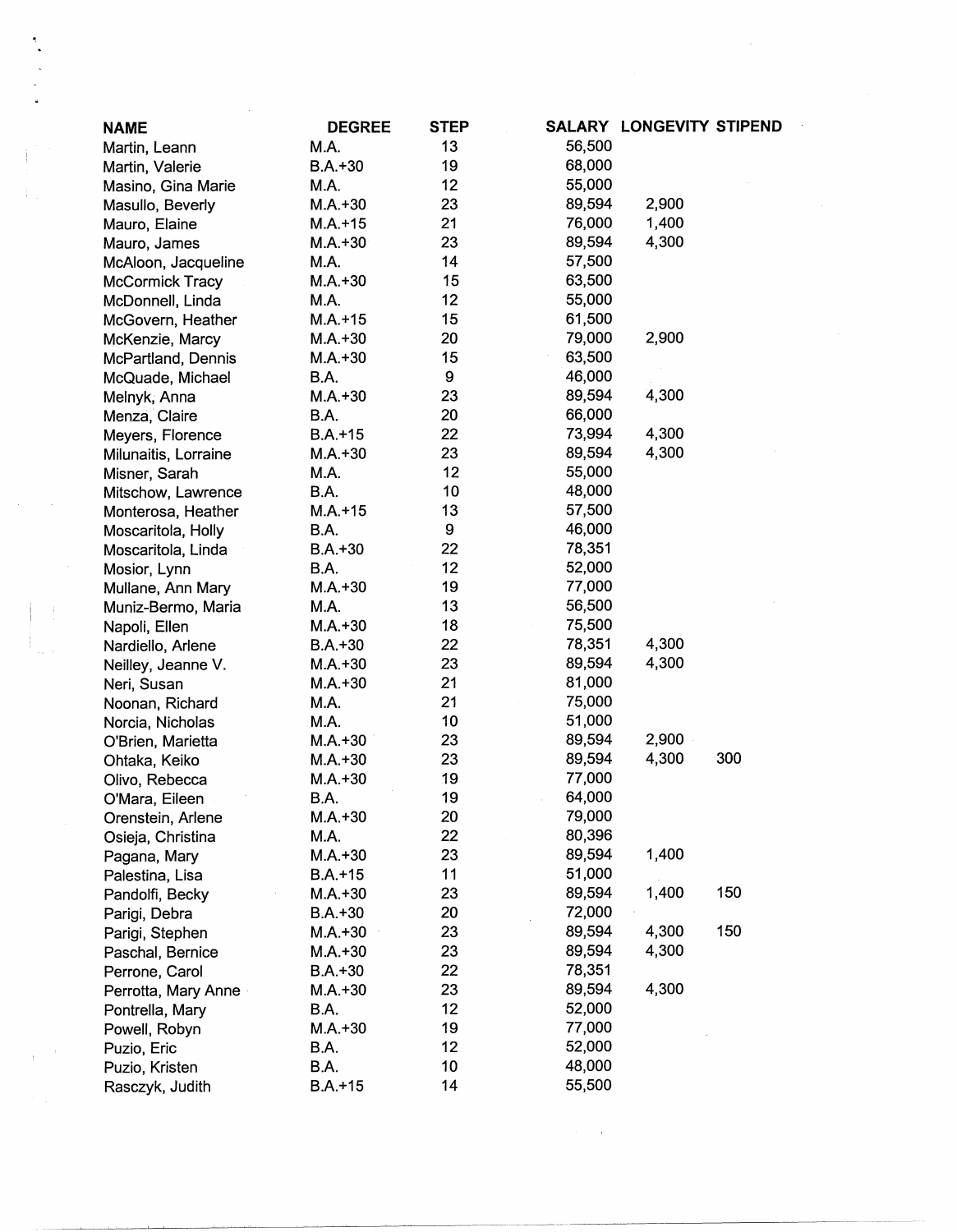| <b>NAME</b>           | <b>DEGREE</b> | <b>STEP</b> |       |        | SALARY LONGEVITY STIPEND |  |
|-----------------------|---------------|-------------|-------|--------|--------------------------|--|
| Raymonde, Baron       | M.A.          | 10          |       | 51,000 |                          |  |
| Reed, Sharon          | $M.A.+30$     | 23          |       | 89,594 | 2,900                    |  |
| Reilly, Gail          | $M.A.+30$     | 23          |       | 89,594 | 4,300                    |  |
| Reilly, Laura         | $B.A. + 15$   | 9           |       | 47,000 |                          |  |
| Reilly, Virginia      | B.A.          | 16          |       | 59,000 |                          |  |
| Restel, Lorraine      | $M.A.+30$     | 23          |       | 89,594 | 2,900                    |  |
| Rhein, Monica         | $B.A.+15$     | 22          |       | 73,994 | 1,400                    |  |
| Rizzi, Michele        | B.A.          | 12          |       | 52,000 |                          |  |
| Rizzuto, Rosann       | $M.A. + 15$   | 14          |       | 59,500 |                          |  |
| Roberts, Moira        | $M.A.+30$     | 17          |       | 71,000 |                          |  |
| Romaglia, Sharon      | $M.A. + 30$   | 23          |       | 89,594 | 4,300                    |  |
| Rosati, Christopher   | $M.A.+30$     | 13          |       | 59,500 |                          |  |
| Rossi, Lisa           | $M.A.+15$     | 15          |       | 61,500 |                          |  |
| Rossillo, Cheryl      | $M.A.+30$     | 11          |       | 55,500 |                          |  |
| Rubinstein, Lorraine  | B.A.          | 12          |       | 52,000 |                          |  |
| Rucinski, Peggy       | $M.A.+30$     | 23          |       | 89,594 |                          |  |
| Ryan, Gerald          | $B.A. + 15$   | 14          |       | 55,500 |                          |  |
| Ryder, Sally Ann      | $M.A. + 30$   | 23          |       | 89,594 | 4,300                    |  |
| Saitta, Donna         | M.A.          | 13          |       | 56,500 |                          |  |
| SanFillipo, Richard   | $M.A. + 30$   | 23          |       | 89,594 | 1,400                    |  |
| Santoriello, Rosa     | B.A.          | 16          | p/t.5 | 29,500 |                          |  |
| Sarubbi, Jill         | $M.A. + 30$   | 14          |       | 62,000 |                          |  |
| Sasso, Dennis         | $B.A.+30$     | 22          |       | 78,351 | 4,300                    |  |
| Sautter, Valerie      | $B.A.+30$     | 22          |       | 78,351 |                          |  |
| Schiavone, MaryLou    | $B.A.+15$     | 13          |       | 54,500 |                          |  |
| Scerbo, Susan R.      | $M.A. + 30$   | 23          |       | 89,594 | 4,300                    |  |
| Schoem, Janice        | $M.A.+30$     | 22          |       | 84,000 | 1,400                    |  |
| Schop, Deborah        | $B.A.+30$     | 22          |       | 78,351 | 2,900                    |  |
| Schwarz, John R.      | $M.A.+30$     | 23          |       | 89,594 | 4,300                    |  |
| Shahinian, Michelle   | $B.A.+15$     | 13          |       | 54,500 |                          |  |
| Siculietano, Phillip  | $M.A. + 15$   | 17          |       | 69,500 |                          |  |
| Simmons, Mary-Frances | $M.A. + 30$   | 23          |       | 89,594 | 2,900                    |  |
| Sloan, Patricia       | <b>B.A.</b>   | 22          |       | 72,376 | 4,300                    |  |
| Smyth, Kevin          | M.A.          | 17          |       | 68,500 |                          |  |
| Sorensen, David       | M.A.          | 13          |       | 56,500 |                          |  |
| Sorrentino, Lynn      | B.A.          | 9           |       | 46,000 |                          |  |
| Stendardi, Christina  | M.A.          | 10          |       | 51,000 |                          |  |
| Stepansky, Deane      | $M.A.+30$     | 17          |       | 71,000 |                          |  |
| Stoffers, Elizabeth   | $B.A.+15$     | 10          |       | 49,000 |                          |  |
| Stoffers, Michael     | M.A.          | 13          |       | 56,500 |                          |  |
| Story, Judith         | $M.A.+30$     | 23          |       | 89,594 | 4,300                    |  |
| Struble, Pamela       | $B.A.+30$     | 13          |       | 55,500 |                          |  |
| Strus, Theresa        | B.A.          | 16          |       | 59,000 |                          |  |
| Strumolo, Maria       | M.A.          | 13          |       | 56,500 |                          |  |
| Suter, Olga           | B.A.          | 19          |       | 64,000 | 1,400                    |  |
| Syme, Michele         | $M.A. + 30$   | 21          |       | 81,000 |                          |  |
| Szura, Nancy          | $M.A.+30$     | 23          |       | 89,594 | 4,300                    |  |
| Tagliareni, Joseph    | $M.A. + 30$   | 21          |       | 81,000 |                          |  |
| Testa, Marilyn        | B.A.          | 19          |       | 64,000 |                          |  |
| Thunell, Nancy        | M.A.          | 10          |       | 51,000 |                          |  |

 $\mathcal{A}^{(1)}$ 

 $\begin{aligned} \mathbf{y} & = \mathbf{y} \cdot \mathbf{y} \\ & = \frac{1}{2} \mathbf{y} \cdot \mathbf{y} \\ & = \frac{1}{2} \mathbf{y} \cdot \mathbf{y} \\ & = \frac{1}{2} \mathbf{y} \cdot \mathbf{y} \\ & = \frac{1}{2} \mathbf{y} \cdot \mathbf{y} \\ & = \frac{1}{2} \mathbf{y} \cdot \mathbf{y} \\ & = \frac{1}{2} \mathbf{y} \cdot \mathbf{y} \\ & = \frac{1}{2} \mathbf{y} \cdot \mathbf{y} \\ & = \frac{1}{2} \mathbf{y} \cdot \mathbf{y} \\$ 

 $\label{eq:2} \frac{1}{\sqrt{2}}\left(\frac{1}{\sqrt{2}}\right)^{2} \left(\frac{1}{\sqrt{2}}\right)^{2} \left(\frac{1}{\sqrt{2}}\right)^{2} \left(\frac{1}{\sqrt{2}}\right)^{2}$